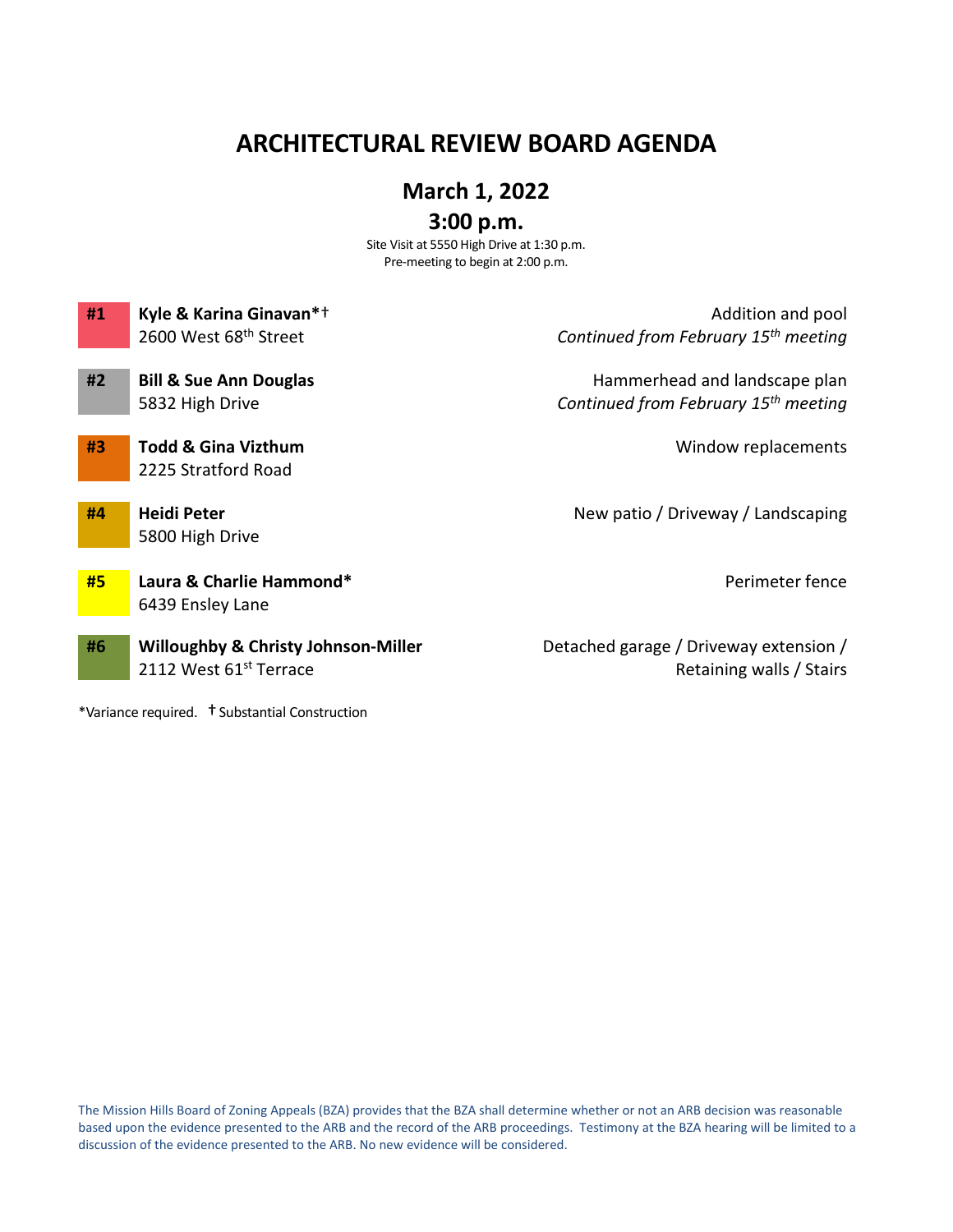## **#1 Kyle & Karina Ginavan[\\*](#page-1-0)**

The Ginavans are proposing a whole house remodel that includes a new front driveway, new rear covered porch, outdoor kitchen, rear balcony, and a new pool. The project also includes various cosmetic modifications to the existing house.

The pool, outdoor kitchen and the covered porch are all considered outdoor recreation areas which are substantial construction matters as defined by Code Section 5-103.122. The project was noticed as such.

*This project was continued at the November 9, 2021, ARB meeting to allow for further design development. The project was continued at the December 14, 2021 meeting because revised drawings did not arrive in a timely manner. The project was continued at the January 4, 2022 meeting at the owner's request. The project was continued at the January 18, 2022 and February 15, 2022 meetings so a final site plan/survey can be provided.*

### **Summary of Property:**

| • Character Area:                 | Suburban |
|-----------------------------------|----------|
| • Location of Common Green Space: | Front    |
| • Any Special Frontages:          | None     |

### **Lot Coverage of roofed structures:**

| House Footprint:    | 3,517 sf |
|---------------------|----------|
| Covered Patio:      | 874 sf   |
| Total lot coverage: | 4,391 sf |

#### **Summary of Project:**

The existing direct driveway will be removed and replaced with a new direct drive that is significantly wider. A new walkway will connect the driveway to the front door, similar to the existing walkway.

The new covered porch spans the majority of the rear of the house, with a gabled portion extending into the rear yard. The gabled portion is a post and beam system that is partially enclosed. The remaining rear porch has a flat roof with a second-floor roof deck. A new stair connects the roof deck to a rear patio. The railings for the terrace and stair are not specified.

The new outdoor kitchen is housed within the rear porch. Two grills are housed within the porch, one of which is contained within a chimney structure. The second, a gas grill, does not have clear venting capabilities.

The pool is located behind the new rear porch and is connected to an existing rear wing by a small concrete pad. The rest of the pool does not have a deck around it. The pool equipment is not indicated on the plan. **Clarification is required.**

Cosmetic modifications include: A new standing seam metal roof at the front entry. Various new windows throughout the house. New shutters on multiple windows on all sides of the house. New portico roof at all rear wing stoops. Various cedar trim throughout the house.

<span id="page-1-0"></span>March 1, 2022 A variance is required.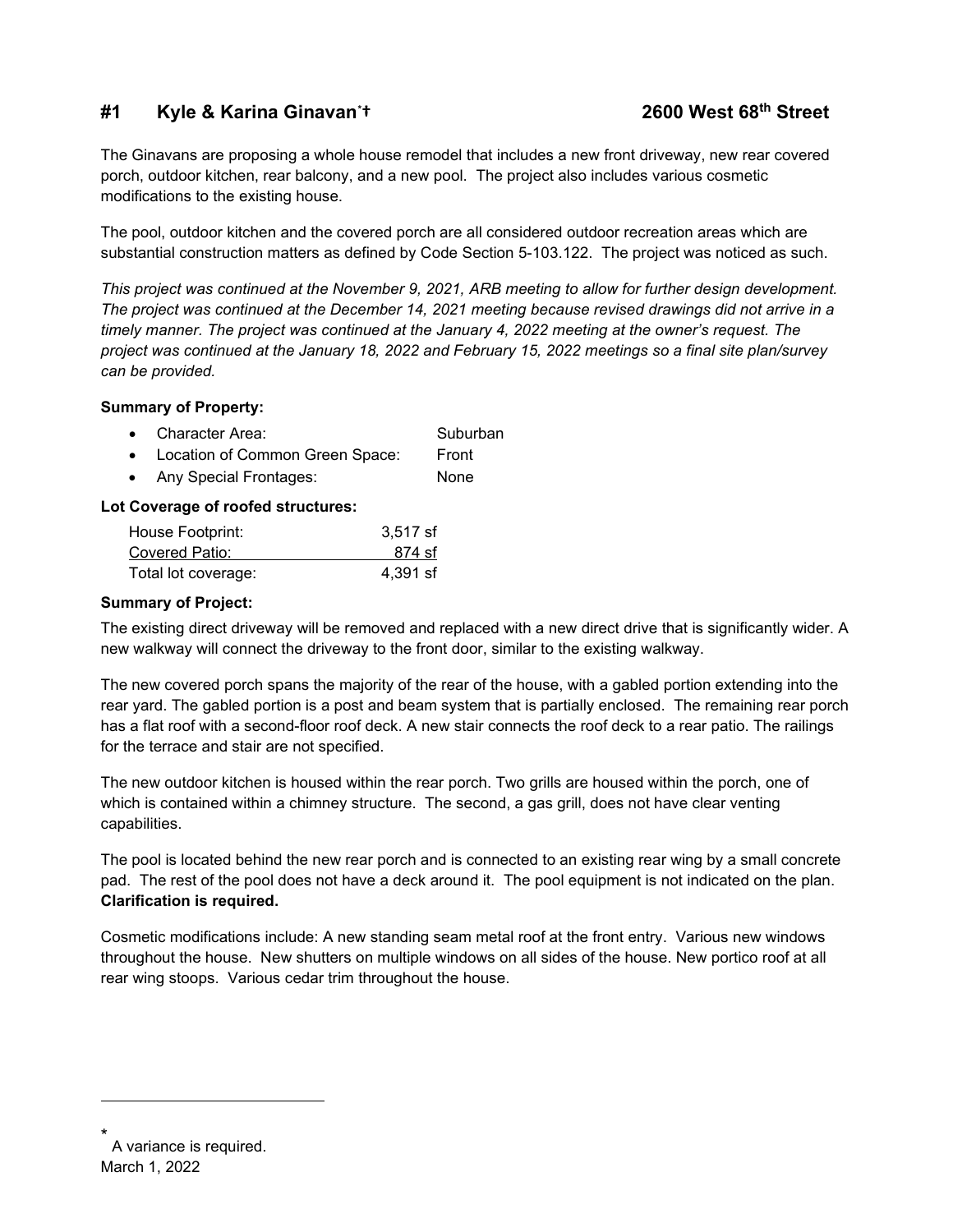### **Ordinance Compliance:**

The project is in violation of Code Section 5-123 which sets the maximum lot coverage. For this lot a maximum lot coverage of 4,289 sq. ft. is allowed, and 4,391 sq. ft. is proposed. **A variance of 102 sq. ft. is required.**

#### **Greenspace Review:**

| Lot area:             | 15,285 sf  |            |
|-----------------------|------------|------------|
| House Footprint:      | 4,391 sf   |            |
| Driveway/walkways:    | $945$ sf   |            |
| Pool/Patios:          | 709 sf     |            |
| Remaining Greenspace: | $9,239$ sf | $(60.5\%)$ |

#### **Design Guideline Review:**

Section 2.5 on pages 72 through 75 of the Design Guidelines provides specific recommendations for the Suburban character area.

Subsection D suggests that rear wings located in the conditional building area should have a height not to exceed 1 story and 16 feet. The depth should not exceed 24 feet. No more than 1 wing should encroach into the conditional building area. While the first floor portion of the rear wing is existing, the **second floor addition does not meeting the recommendations**. Not only is it a second floor, its eave heights are in excess of 18 feet, which is taller than the entire recommended height. Had the second floor be held back to the secondary building area, it would still be in violation since it is taller than 1  $\frac{1}{2}$  stories and 24 feet.

Subsection G suggests that driveways occupy as little of the Primary Landscape Area as possible and recommends that a side setback be provided no less 8% of the lot width. The ARB typically waves this recommendation for lots narrower than 140 feet. **Discussion is recommended.** 

Subsection H allows for compound wings where a secondary wing is attached to a primary wing. The primary wing should follow all the requirements stated above and the secondary wing should be clearly subordinate to the primary wing.

Section 2.6.4 on page 89 of the Design Guidelines provides recommendations for lot coverage. The section suggests that lot coverage be limited and should not exceed an increase of 50% over the average percentage maximum lot coverage that is being used by the neighboring properties. **This recommendation has not been met.** 

Section 2.6.4.A on page 89 discourages overbuilding by suggesting that homes avoid reaching more than 2 minimum/maximum setbacks or limits. This home is an existing non-conforming use.

Section 2.7.1 B on page 94 suggests that the number of different roof pitches should be limited to two. The new covered porch uses a roof slope that is different from the main house.

Section 2.7.1 D on page 96 recommends that all window muntins on the home be the same pattern and proportion, with few exceptions. This recommendation has been met.

Section 2.7.2.B on page 102 recommends drives to be no more than 12 feet wide at the front property line. **This recommendation has not been met.**

Section 2.7.3.A on page 106 recommends that LS-1 and 2 properties have a greenspace no less than 60% of the lot area. This recommendation has been met.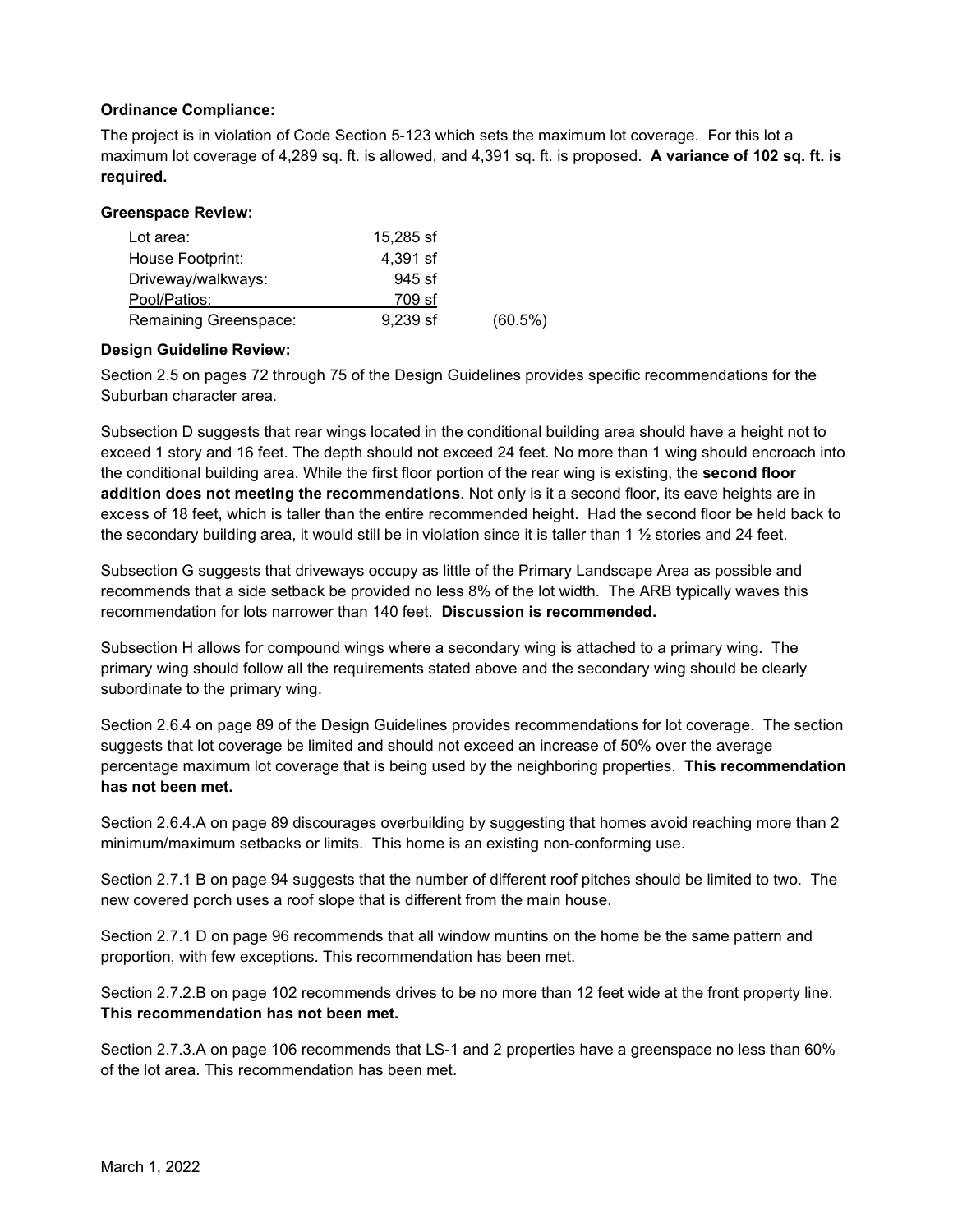| Lot Information |                |
|-----------------|----------------|
| Zoning:         | $R-1(20)/LS-1$ |
| Lot Area:       | 15,285 sf      |
| Lot Width:      | 100.00         |

| Ordinance/Design Guideline            | Allowable/Required | Provided         |
|---------------------------------------|--------------------|------------------|
| Maximum Height:                       | 35'                | No Change        |
| Minimum Side Yard (Left):             | 10'                | 20' (existing)   |
| Minimum Side Yard (Right):            | 10'                | 11' (existing)   |
| Minimum Combined Side Yards:          | $25% = 25'$        | 31' (existing)   |
| Minimum Rear Yard: (At closest point) | $20\% = 30.6'$     | 31.3' (existing) |
| Patio/Pool Minimum Side Yard:         | 15'                | 16'              |
| Patio/Pool Minimum Rear Yard:         | 15'                | 31'              |
| Maximum Lot Coverage:                 | 4,289 sf           | 4,391 sf         |
| Minimum Greenspace:                   | $60\% = 9,214$ sf  | $9,239 = 60.5\%$ |

| Drainage Study Required* if any answer below is "Yes"                                          | Yes/No |
|------------------------------------------------------------------------------------------------|--------|
| Is the project adding 1,000 sq. ft. or more of impervious surface?                             | No     |
| Will the project cause the greenspace to be less than recommended by the Design<br>Guidelines? | No     |
| Has there been a documented drainage complaint against the property?                           | No     |

*\*See the Mission Hills website for drainage study requirements – [www.missionhillsks.gov](http://www.missionhillsks.gov/)*

*\*The Architectural Review Board may require the drainage study be submitted before they act on the proposed project.*

| <b>Address</b>                           | Lot Area | <b>Existing Lot</b><br>Coverage | LC by<br>Ordinance | % max used |
|------------------------------------------|----------|---------------------------------|--------------------|------------|
| 2600 W 68th St                           | 15,285   | 3,812                           | 4,289              | 88.88%     |
| 2601 W 68th St                           | 21,064   | 4,772                           | 5,354              | 89.12%     |
| 2517 W 68th St                           | 22,108   | 2,745                           | 5,537              | 49.57%     |
| 6724 Overhill Rd                         | 18,662   | 2,649                           | 4,922              | 53.82%     |
|                                          |          |                                 | Average            | 70.30%     |
|                                          |          |                                 | 50% Increase       | 100.00%    |
| Allowable LC reduced by 150%<br>$Rule =$ |          | 4,289                           |                    |            |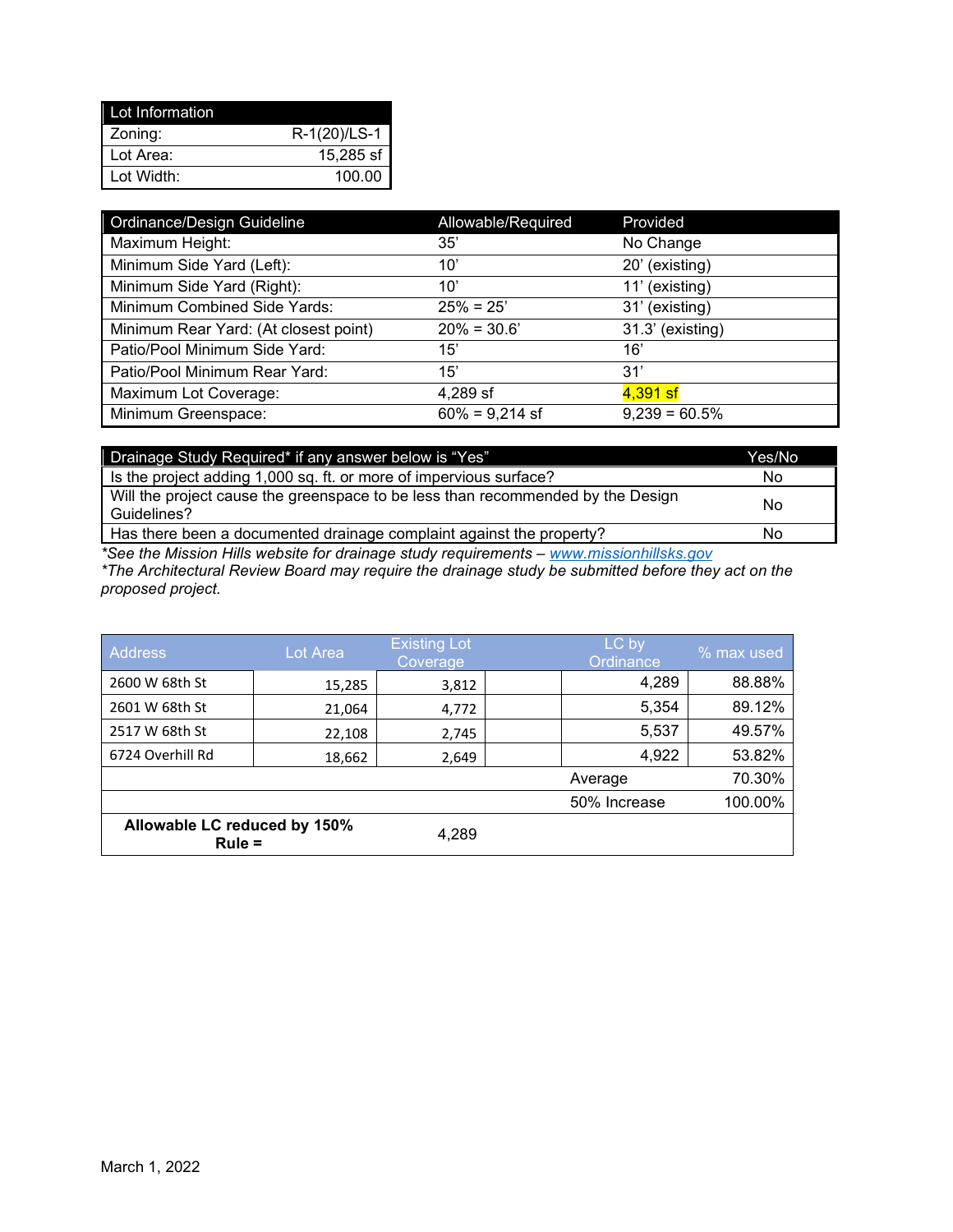## **#2 Bill & Sue Ann Douglas 5832 High Drive**

The Douglases are returning to the ARB to with changes to their previously approved project and to present their landscape plan as required.

*This project was continued at the January 18, 2022 meeting so the site plan could be revised to eliminate the front hammer head and an alternate driveway proposed. The project was continued at the February 1, 2022 and February 15, 2022 meetings at the owner's request.*

#### **Summary of Property:**

- Character Area: Neighborhood Estates
- Location of Common Green Space: Front
- Any Special Frontages: None

#### **Summary of Project:**

The Douglases are proposing to add a hammer head in the front yard. As a result, they need to eliminate 259 sf of hardscape to meet the greenspace recommendation (based on their calculations). They are proposing to remove their rear patio to add more greenspace. The owners will walk out of their rear door and terrace stairs onto grass. A portion of the rear driveway surface will be removed and replaced with a plastic paving system which grass will grow in. It is not clear if this product meets the definition of greenspace.

#### **Ordinance Compliance:**

There are no conflicts between the proposed project and the City of Mission Hills Code of Ordinances.

#### **Design Guideline Review:**

The Design Guidelines recommend that 60% of the property be greenspace. The owners are proposing changes that may cause the greenspace to be 66 sq. ft. below the greenspace recommendation depending on how permeable the grass paving system is. **This recommendation may not be met.**

The Design Guidelines recommend that whenever possible, a widened back out and maneuvering area adjacent to the garage door(s) should be behind the front building line. If it is not possible to be placed behind the front building line, it should be located between the main driveway and the nearest side property line. If there is not enough space between the main driveway and the side property line, the back out and maneuvering area can be located off of the main driveway on the interior of the property as long as it is not directly in front of the home's main entry. The size of these driveway expansion areas located in front of the front building line should be no more than 10 ft. x 20 ft. The proposed hammerhead is 22 ft. x 22 ft. **This recommendation has not been met.**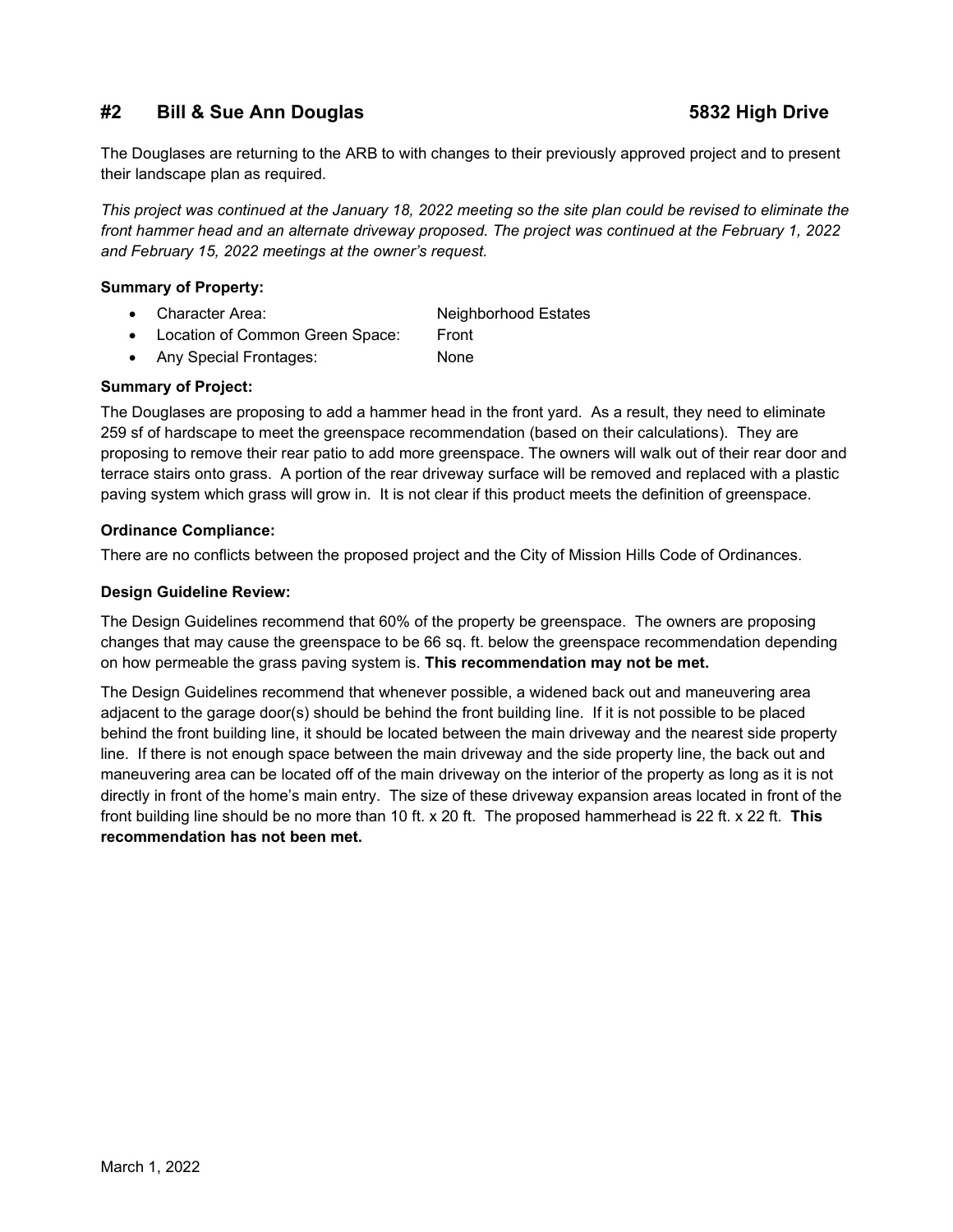## **#3 Todd & Gina Vitzthum 2225 Stratford Road**

The Vitzthums are proposing multiple window replacements on all sides of their home.

#### **Summary of Property:**

- Character Area: Neighborhood Estates
- Location of Common Green Space: Front
- Any Special Frontages: None

#### **Summary of Project:**

The majority of the windows are being replaced with new units of the same size and style with a less dense muntin pattern. A few other windows are significantly different and listed below.

At the front of the house, the two windows flanking the front door are being replaced. The window to the left will go back with a sash 2 panes wide by 2 tall, while the window to the right is proposed as 2 panes wide by 3 tall.

At the west side of the house, two second floor triple casements are being replaced with single casements that are pushed to the outside corner. Another triple casement and a double-hung, on the first floor, are being replaced with two single casements.

At the south side of the house, a new triple casement will replace an existing single casement. At the left side of the elevation an existing triple casement will be replaced with a single casement and pushed to the outside corner. Also at the left side, an existing triple casement is being replaced and the plate height is being raised along with a roof element. The windows in an existing dormer will be replaced with larger double casement that is egress compliant. Lastly, a single casement, at the right side of the elevation, is being eliminated.

At the east elevation, a triple clear-view window is being replaced with a triple double-hung window. Also at the east side, a triple casement is being eliminated. Please note that this will result in a blank wall.

The documentation includes two windows, numbers 10 & 15, which do not appear to be listed on the elevations. **Clarification is required.**

#### **Ordinance Compliance:**

There are no conflicts between the proposed project and the City of Mission Hills Code of Ordinances.

#### **Design Guideline Review:**

There are no conflicts between the proposed project and the City of Mission Hills Design Guidelines.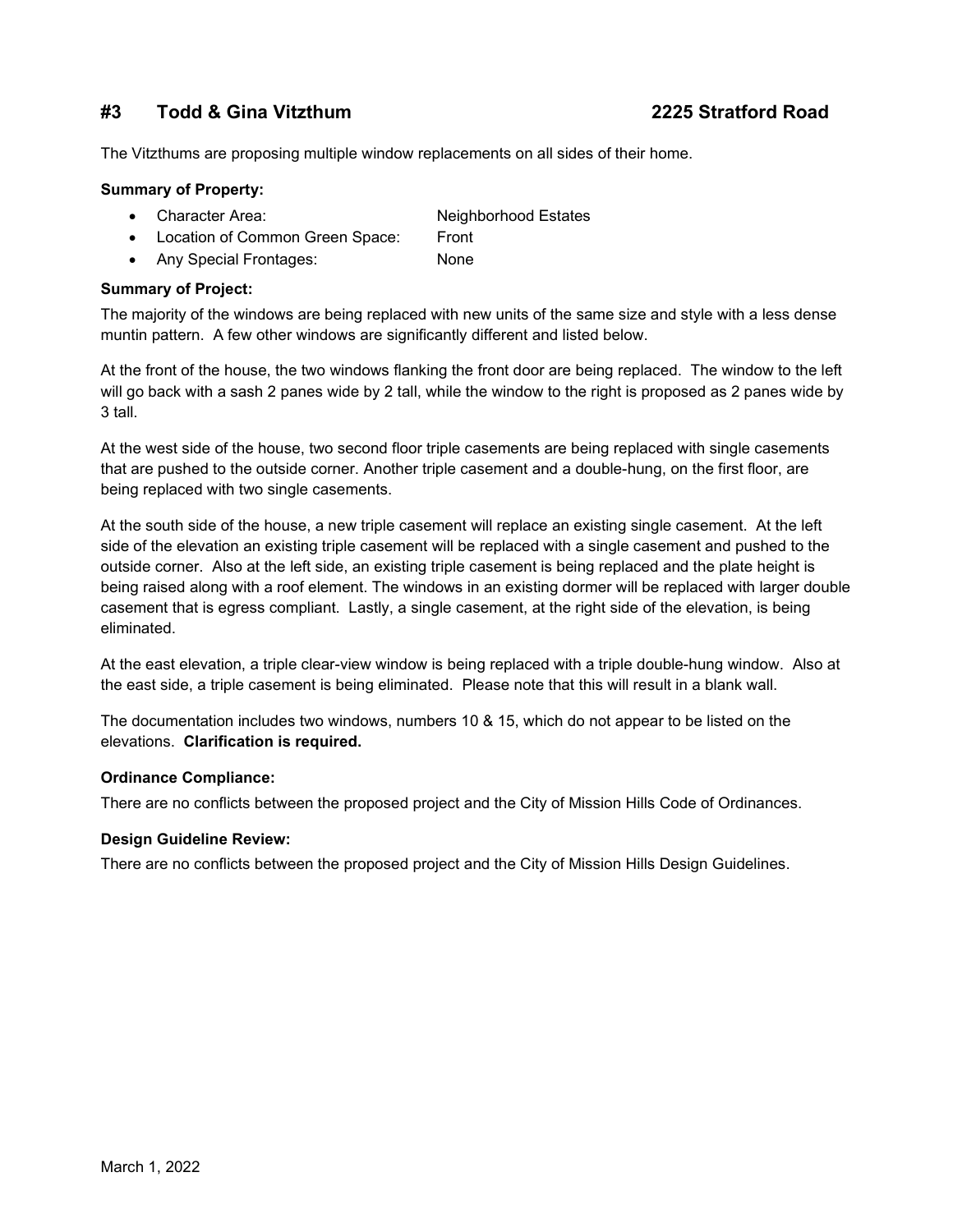## **#4 Heidi Peter 5800 High Drive**

Ms. Peter is proposing a new patio, driveway, and landscaping.

#### **Summary of Property:**

- Character Area: Neighborhood Estates
- Location of Common Green Space: Front
- Any Special Frontages: None

#### **Summary of Project:**

The property has an existing circle driveway. Ms. Peter is proposing to narrow the drive lanes and move the driveway closer to the house. In the rear yard, the driveway will be squared off to eliminate an existing hammer head. The driveway material is concrete. The front stoop finish material will be changed from brick to bluestone, and an existing front terrace will be eliminated.

The proposed patio will replace a larger patio in the same area. The patio is to be constructed of concrete with bluestone pavers. A landscape bed is proposed between the house and the new patio.

A new 48-inch-tall metal fence is proposed around the perimeter of the property, but an exact fence style has not been indicated. **Clarification is required.**

With the changes to the patio and driveway, Ms. Peter is proposing new landscaping. Notable elements include three new street trees and extensive perimeter plantings.

#### **Ordinance Compliance:**

There are no conflicts between the proposed project and the City of Mission Hills Code of Ordinances.

#### **Greenspace Review:**

| Lot area:             | 20,032 sf   | (per survey) |
|-----------------------|-------------|--------------|
| House Footprint:      | 1,960 sf    |              |
| Proposed Driveway:    | 3,982 sf    |              |
| Front stoop walkway:  | $81.5$ sf   |              |
| Proposed Patio:       | 590 sf      |              |
| Remaining Greenspace: | 13,418.5 sf | $(66.9\%)$   |

#### **Design Guideline Review:**

Section 2.3 on pages 64 through 67 of the Design Guidelines provides specific recommendations for the Neighborhood Estates character area.

Subsection G suggests that driveways occupy as little of the Primary Landscape Area as possible. Circle driveways should have an interior green with a width no less than 80 feet wide, measured at the front property line, and depth of 40 feet measured from the curb. The proposed driveway has an interior green 60 feet wide and 66 feet deep. **This recommendation has not been met.**

Section 2.7.2.B on page 102 recommends drives to be no more than 12 feet wide at the front property line. This recommendation has been met.

Section 2.7.3.A on page 106 recommends that LS-3, 4 and 5 properties have a greenspace no less than 65% of the lot area. This recommendation has been met.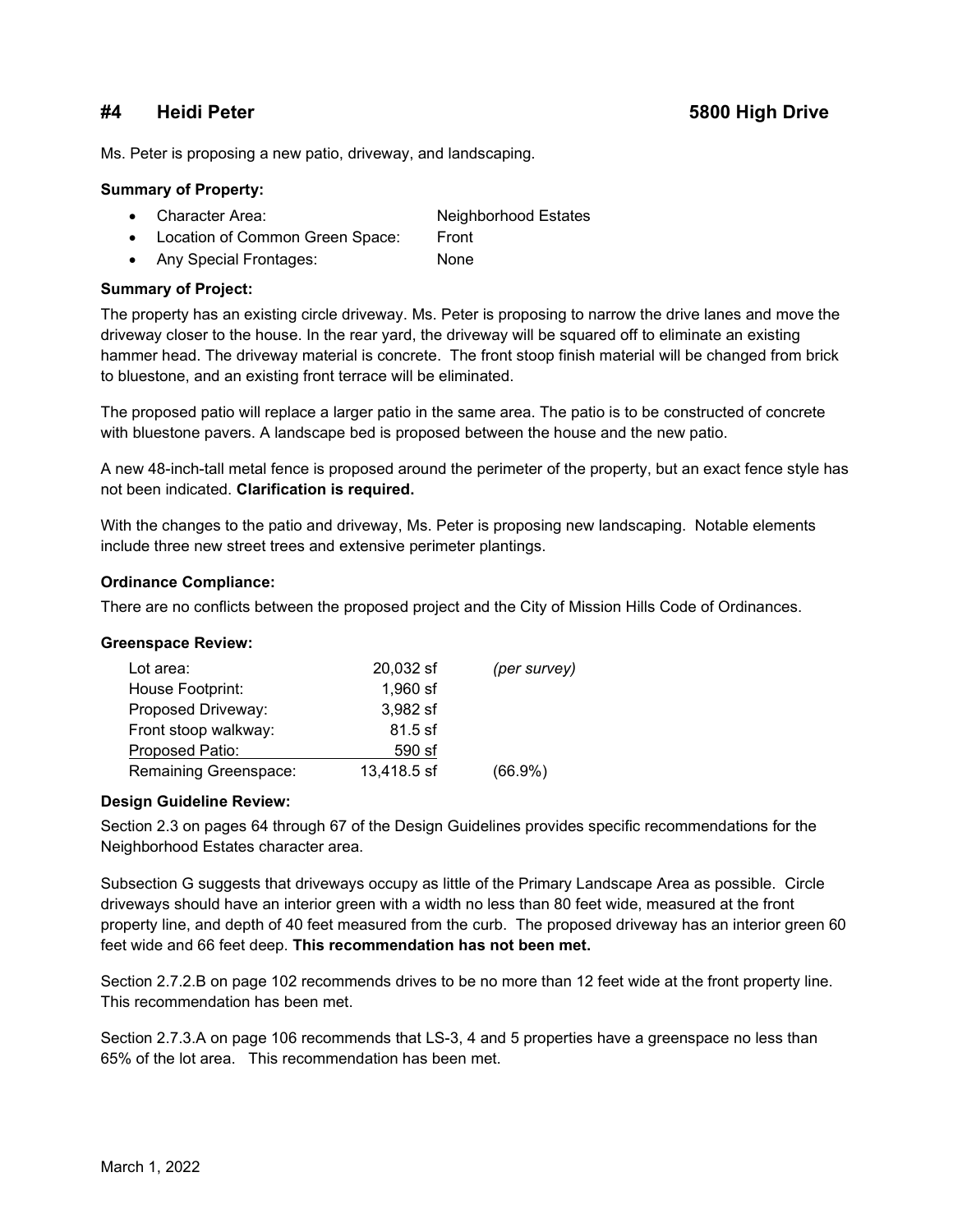| Lot Information           |             |
|---------------------------|-------------|
| Zoning:                   | R-1(20)LS-3 |
| Lot Area:                 | 20,032 sf   |
| $\blacksquare$ Lot Width: | 100'        |

| Ordinance/Design Guideline | Allowable/Required | Provided              |
|----------------------------|--------------------|-----------------------|
| Minimum Greenspace:        | $65\% = 13.021$ sf | $13.418.5$ sf = 66.9% |

| <b>Drainage Study Required if any answer below is "Yes"</b>                                 | Yes/No |
|---------------------------------------------------------------------------------------------|--------|
| Is the project adding 1,000 sq. ft. or more of impervious surface?                          | Yes    |
| Will the project cause the greenspace to be less than recommended by the Design Guidelines? | No     |
| Has there been a documented drainage complaint against the property?                        | No     |

*\*See the Mission Hills website for drainage study requirements – [www.missionhillsks.gov](http://www.missionhillsks.gov/)*

*\*The Architectural Review Board may require the drainage study be submitted before they act on the proposed project.*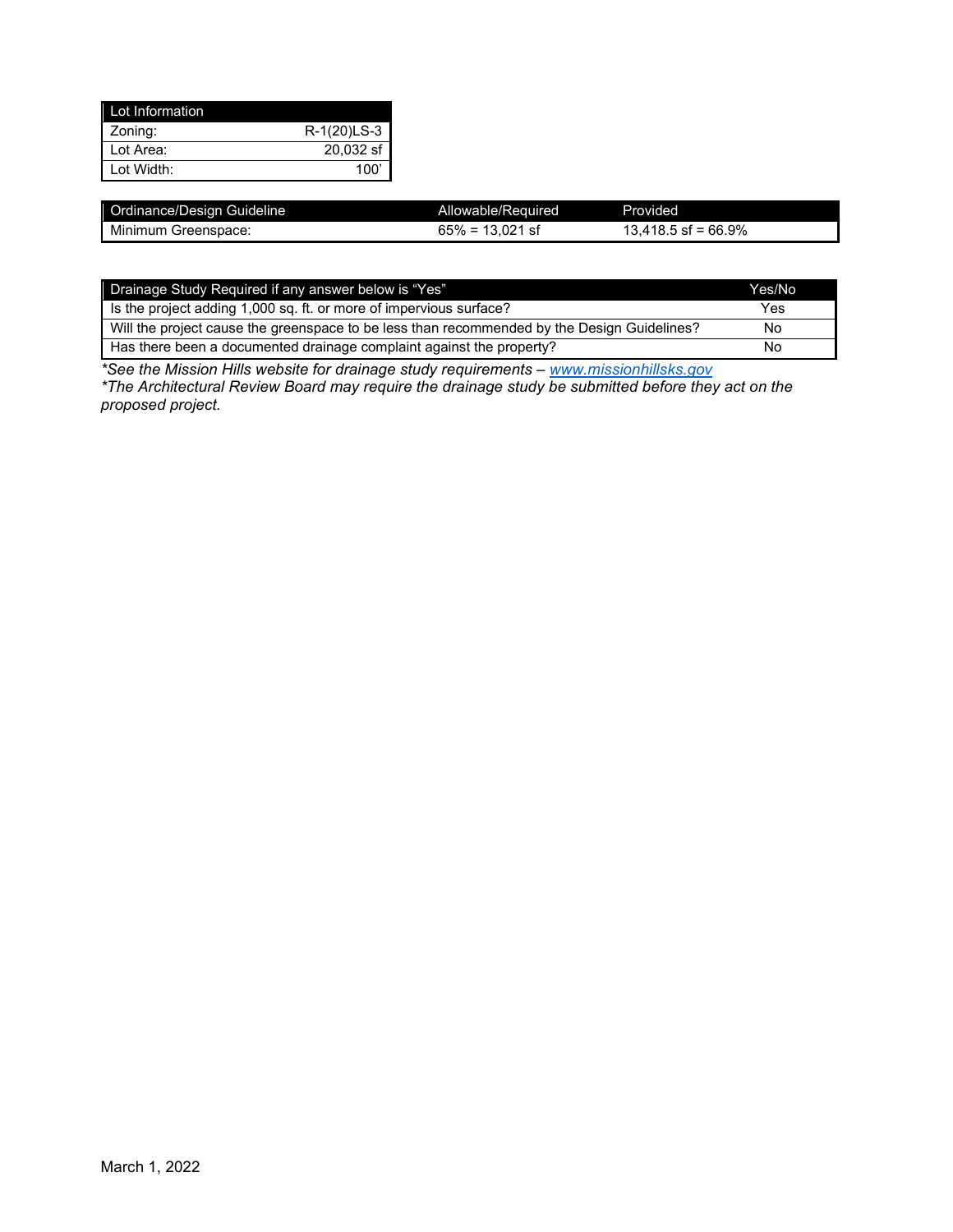## **#5 Laura & Charlie Hammond[\\*](#page-8-0) 6439 Ensley Lane**

The Hammonds are proposing a perimeter fence.

#### **Summary of Property:**

- Character Area: Suburban Neighborhood
- Location of Common Green Space: Front
- Any Special Frontages: None

#### **Summary of Project:**

The proposed fence is a 4-foot tall, flat top, black iron fence.

### **Ordinance Compliance:**

The project is in violation of City Code Section 5-132 B 1 which states that for properties with platted setbacks, the platted setback applies even if the proposed project meets the zoning regulations. The proposed fence sits 13 feet in front of the platted setback. **A variance of 13 feet is required.**

### **Design Guideline Review:**

Section 2.6.3 A on page 83 of the Design Guidelines provides recommendations for fences on corner lots. This section recommends that fences not disrupt the streetside greenspace by being placed outside of the building line. **This recommendation has not been met.**

### <span id="page-8-0"></span>March 1, 2022 \* A variance is required.